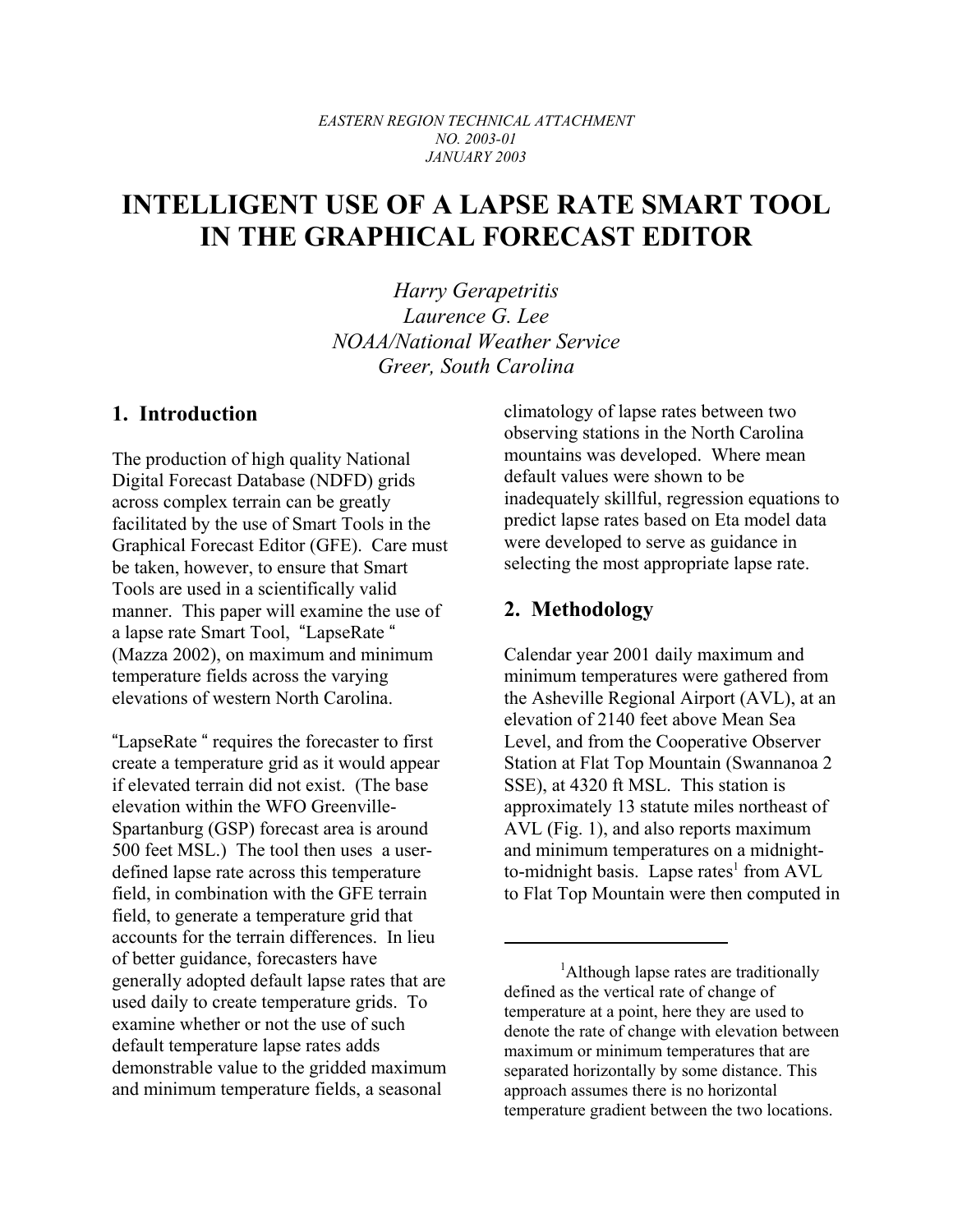units of degrees F per 1000 feet in order to match the input units of the "LapseRate" GFE Smart Tool.

Eta model data were also gathered from the 00 and 12 UTC runs- with approximately 1200 potential predictor variables from the 12, 18, and 24-hour projections from each run. The Eta data were extracted from the full resolution BUFR sounding data at AVL. The computed lapse rates were then compared to the Eta model data by associating the maximum temperature lapse rates with the 12 to 24-hour projections of the 00 UTC Eta model run, and by associating the minimum temperature lapse rates with the 12 to 24-hour projections of the 12 UTC Eta model run. The data were then stratified into a cool season consisting of cases from January through March and October through December, and a warm season with cases from April through September.

Each dataset was quality-controlled to eliminate cases where the maximum or minimum temperature did not occur in the usual diurnal time periods. Cases where the AVL minimum temperature occurred after 1800 UTC on the day in question, or where the maximum temperature did not occur between 1200 UTC and 0000 UTC, were rejected. This might happen, for example, if the daily minimum temperature is recorded in the evening following a strong cold frontal passage. It was necessary to assume that cases satisfying the AVL quality control check were also acceptable at Flat Top Mountain. The resulting four datasets contained between 118 and 156 cases each. Simple statistical summaries were created of the distribution of lapse rates in each dataset. These are discussed in Section 3.

#### **3. Analysis**

The distribution of cool season maximum temperature lapse rates depicted in Fig. 2 shows a roughly normal distribution. The majority of the cases are clustered near the population mean of 3.43 °F/1000 ft. Approximately 80 percent of the cases fall in the 2 to 5  $\degree$ F/1000 ft range, with a narrow interquartile range of 1.3 °F/1000 ft. A very small number of cases in the sample exhibited negative lapse rates (where temperatures increased with height). The high lapse rate tail above 6.0 °F/1000 ft likewise contained very few cases- as one might expect since the dry adiabatic lapse rate in the standard free atmosphere is 5.5 °F/1000 ft. Thus, one could feel reasonably confident that using a value of 3.4 °F/1000 ft as the lapse rate in the smart tool for maximum temperatures during the cool season should add value to the gridded forecast (compared to not accounting for terrain) the vast majority of the time. It is interesting to note that this value is quite close to the moist adiabatic lapse rate in the standard free atmosphere of 3.3 °F/1000 ft.

The same cannot be said, however, for the distribution of cool season minimum temperature lapse rate cases (Fig. 3). This sample exhibited a multi-modal distribution with cases rather evenly distributed from -5 to  $+5$  °F/1000 ft, with rather large tails at both extremes. The spread evident in the interquartile distance of 6.4 °F/1000 ft makes it apparent that no single value of minimum temperature lapse rate will suffice as a default during the cool season. Clearly, using the same default value for minimum temperatures day after day, through changing weather regimes, would add little or no value to the NDFD grids. In fact, the - .01 mean value of the sample suggests that, in the absence of other guidance, no lapse rate factor should be applied at all.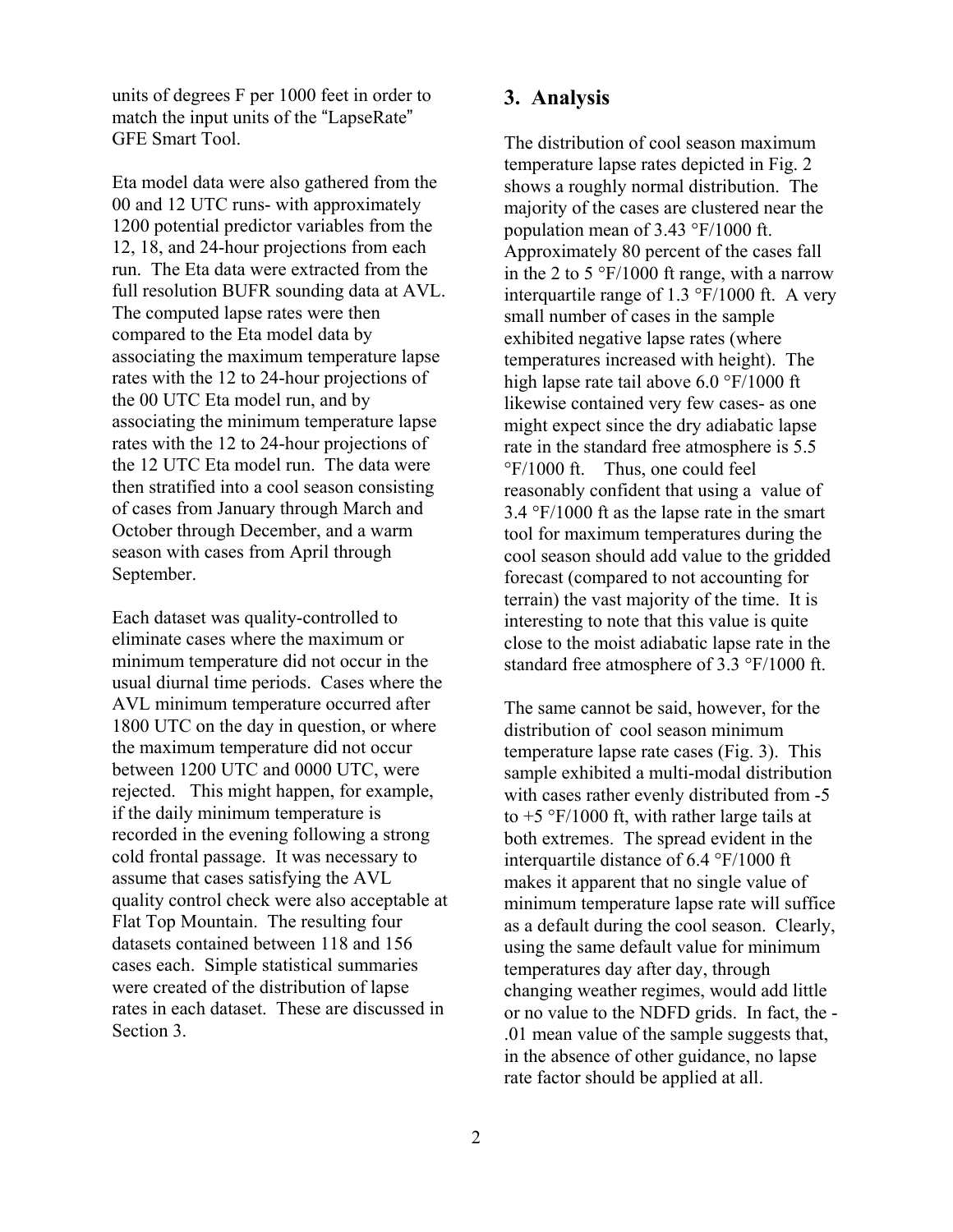To produce some basic lapse rate guidance, a multiple linear regression equation was developed to model cool season minimum temperature lapse rate as a function of several Eta model predictor variables. Each potential predictor in the dataset was tested in linear regression via the  $R^2$  statistic (coefficient of determination) to assess the percentage of the total variation in the observed lapse rate that could be explained by that particular independent variable. Additional predictors were subsequently added in a step-wise fashion to create a multiple linear regression equation such that  $R<sup>2</sup>$  would be maximized while the residual standard error would be minimized. (Wilks 1995)

The selection and regression process produced the following equation for cool season minimum temperature lapse rate between AVL and Flat Top Mountain:

#### (1) LR =  $1.162 - .426(T24,-ST24)$  - $.405(T18, -ST18) + 5.88(OMEG24_1) +$ .020(SKNT24<sub>27</sub>)

where:

 $LR = Lapse Rate$  (degrees F per 1000 feet) **T24**<sup> $\text{=}$ </sup> Temperature (C) at hour 24 in Eta model layer 3 (approximately 888 mb) **ST24** = Skin Temperature (C) at hour 24 **T18**<sup> $2$ </sup> = Temperature (C) at hour 18 in layer 2 (approximately 903 mb) **ST18** = Skin Temperature (C) at hour 18 **OMEG24**<sub>1</sub> = Vertical Velocity (10<sup>-6</sup> m/s) at hour 24 in layer 1 (approximately 916 mb) **SKNT24** $_{27}$  = Wind Speed (kt) at hour 24 in layer 27 (approximately 340 mb)

The regression statistics indicated an  $\mathbb{R}^2$ value of 0.87 with a residual standard error of 1.38. Thus, the regression model depicted in Fig. 4 appears to "explain" about 87% of the variation of the lapse rate. The

reduction in residuals was achieved with an associated p-value less than .01. It is thus highly likely that the model relationship depicted is not random, but has genuine predictive value.

To assess the equation's performance, a separate verification dataset was constructed from January 2002 data. A plot of observed lapse rate overlaid with forecast lapse rate from the verification period is included in Fig. 5. Subjectively, the forecast trace does appear to generally follow the observed lapse rate trace. The mean observed lapse rate in the verification dataset was -0.72 °F/1000 ft. Fifty-seven percent of the cases exhibited a positive lapse rate with 43% negative. It was determined that the forecast produced the proper sign in 93% of all cases and in 100% of the negative lapse rate cases. The Mean Absolute Error (MAE) associated with the forecast lapse rate was 1.77 °F/1000 ft. The MAE produced by using a default lapse rate of zero between AVL and Flat Top Mountain was 3.95 °F/1000 ft.

The distributions for the warm season cases are depicted in Figs. 6 and 7. The maximum temperature lapse rate cases once again exhibited little spread- with an interquartile range of  $1.3 \degree$  F/1000 ft about a mean value of 3.4 °F/1000 ft. With respect to the maximum temperature lapse rate cases, the seasonal stratification appears to be unnecessary with the 3.4 default value proving adequate year-round. It should be noted, however, that a few negative lapse rate cases did appear in the cool season sample, while warm season lapses stayed universally positive.

Once again, the spread was much higher for the warm season minimum temperature lapse rate cases, albeit much less stark than for the cool season, with an interquartile spread of 2.2 °F/1000 ft about a sample mean of 1.65. The rather thick tail on the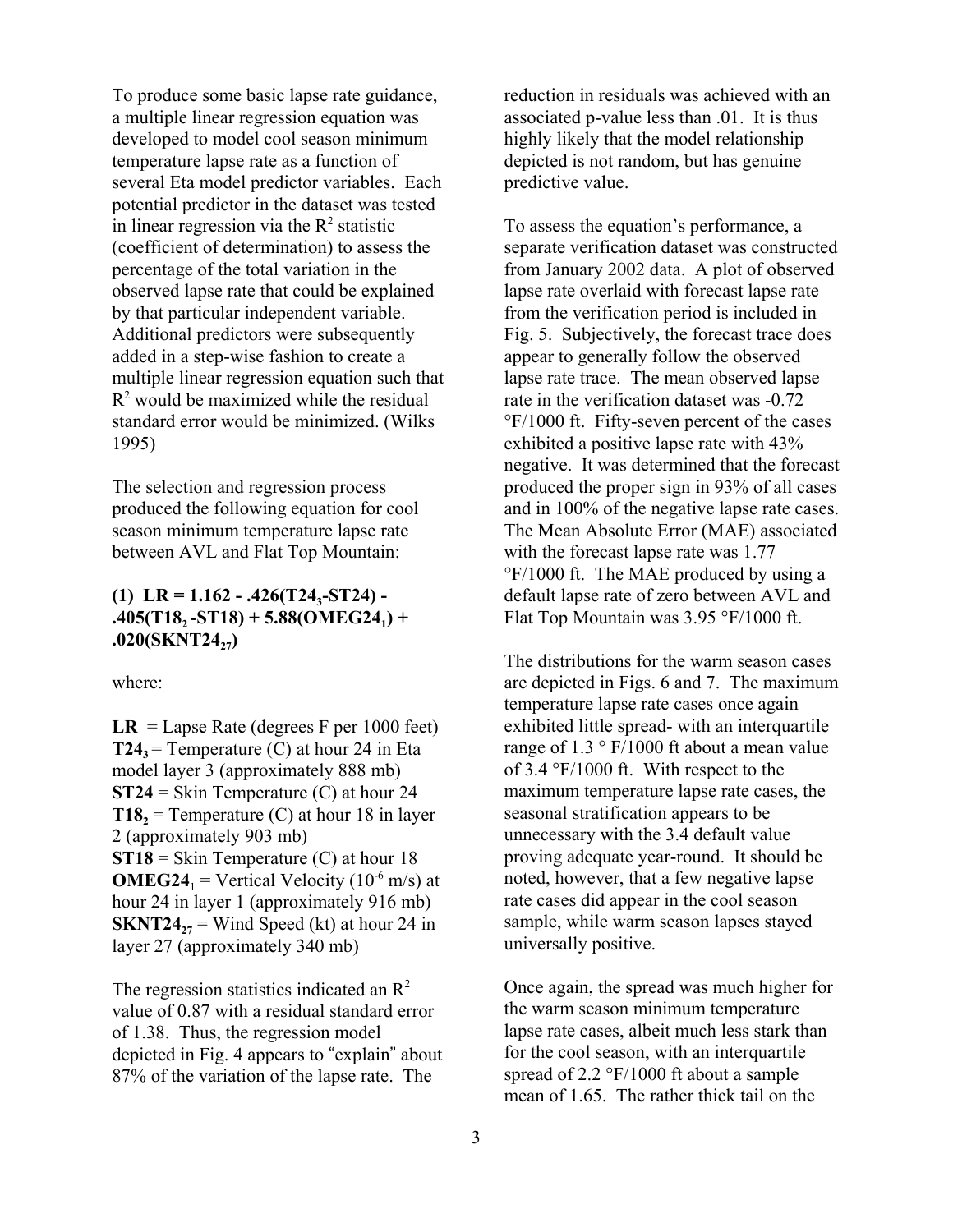negative lapse rate end suggests that the forecast could benefit from additional guidance. As for the cool season, multiple linear regression was employed to develop the following Eta guidance:

#### $(R)$  LR = 1.618 - .275(T18<sub>2</sub>-TD18<sub>2</sub>) + **.171(SKNT24<sub>1</sub>) - .365(T24<sub>2</sub> - ST24) -.001(BRCH18)**

where:

 $LR = Lapse Rate$  (degrees F per 1000 feet) **T18**<sup> $2$  = Temperature (C) at hour 18 in Eta</sup> model layer 2 (approximately 900 mb) **TD18**<sub>2</sub> = Dewpoint (C) at hour 18 in layer 2 **SKNT24**<sub>1</sub> = Wind Speed (kt) at hour 24 in layer 1 (approximately 914 mb) **T24**, = Temperature (C) at hour 24 in layer 2 **ST24** = Skin Temperature (C) at hour 24 **BRCH18** = Bulk Richardson Number at hour 18

The regression statistics indicated an  $\mathbb{R}^2$ value of 0.61 with a residual standard error of 1.12. Thus, this equation appears to "explain" much less of the variation of the lapse rate than did the cold season equation. A separate verification dataset was constructed from July 2002 data. The mean observed lapse rate in the verification dataset was 1.26 °F/1000 ft. The Mean Absolute Error associated with the forecast lapse rates derived from eq. (2) was 1.18 °F/1000 ft. The MAE produced by using the mean lapse rate of 1.65 °F/1000 ft between AVL and Flat Top Mountain (see Figure 7) was  $0.97 \text{ }^{\circ}\text{F}/1000 \text{ ft}$ . Thus, the guidance equation for warm season minimum temperature lapse rate exhibited no demonstrable skill, for the month in question, over simply using a climatological default value.

#### **4. Summary**

A climatology of maximum and minimum temperature lapse rates between the Asheville Regional Airport and the Cooperative Observing Station at Flat Top Mountain was developed for the warm and cool seasons. From the climatology, it was determined that a default lapse rate of 3.4 °F/1000 ft provides reasonable input to the GFE "LapseRate" Smart Tool for maximum temperature grids. This value was found to be very consistent and reliable from season to season. The minimum temperature lapse rates, however, exhibited considerable spread and showed a highly non-normal distribution, especially for the cool season. In an attempt to improve the guidance for forecasters for the minimum temperature lapse rates, multiple linear regression equations were developed for each season, with predictor variables taken from the Eta model and with the observed lapse rate serving as the predictand. A one-month independent verification dataset demonstrated that such a regression technique can produce qualitative and quantitative improvements in the cool season minimum temperature lapse rates over simply using a default lapse rate near the climatological mean. No improvement was achieved, however, for the less variable warm season minimum temperature lapse rates.

It must be acknowledged that this statistical guidance is only valid for the lapse rate between the stations used in its derivation. The forecast area of the Greenville-Spartanburg, SC WFO covers terrain spanning some 6,300 feet in elevation. It may not be valid to assume that lapse rates between Asheville and Flat Top Mountain are indicative of lapse rates from Asheville down to the lower mountain valleys, or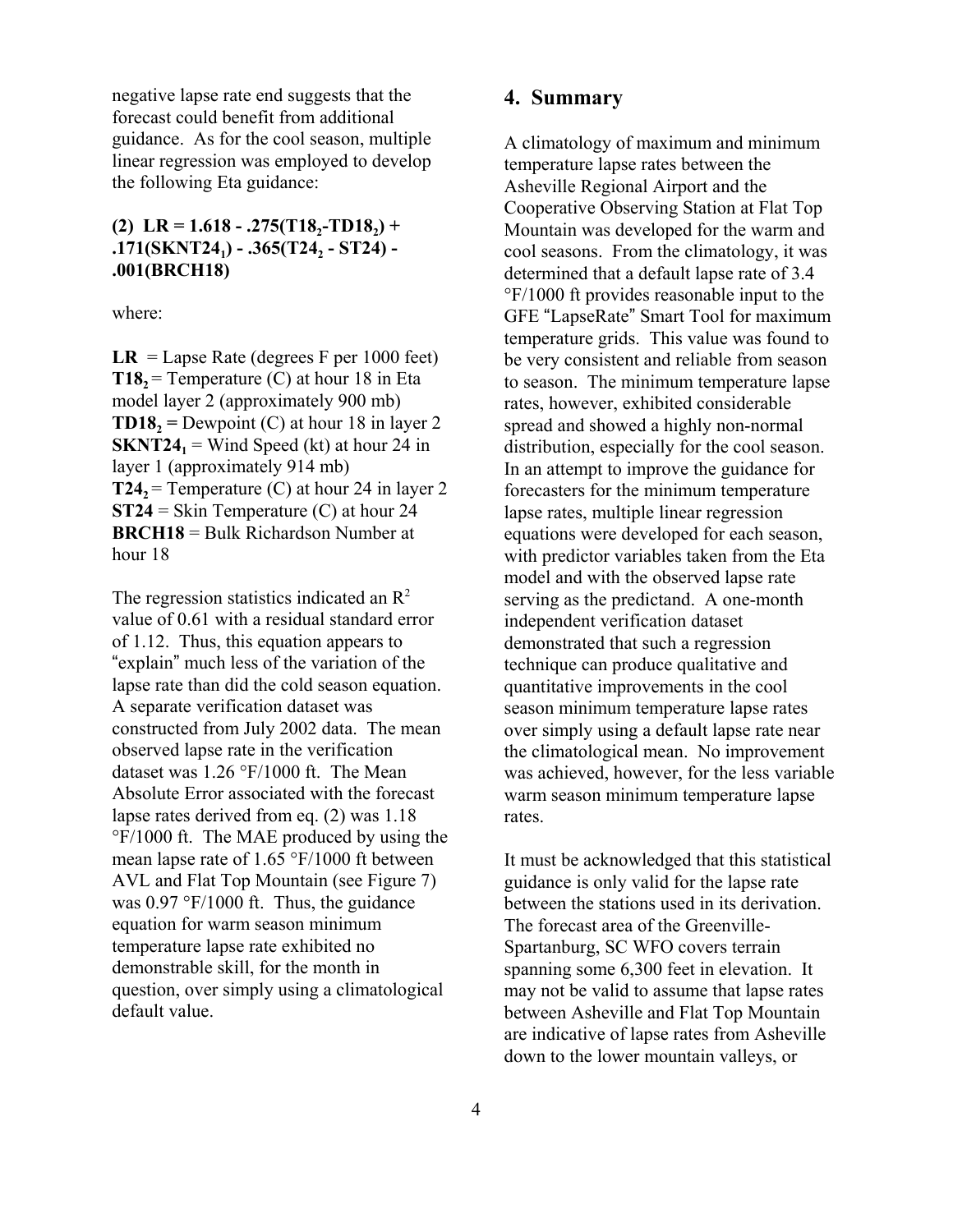down into the adjacent Piedmont. The lapse rate could likewise be unrepresentative for higher elevations extending upward to Mount Mitchell (6,684 ft).

Finally, verification needs to be done to assess the performance of forecasts created by populating the grids with raw Eta temperature fields. The Eta model makes gridded surface temperature forecasts (not specifically maximum and minimum) that account for terrain as depicted in the model. However, these model grids currently have a coarser horizontal resolution than the GFE grids. If it can be demonstrated, either via a gridded verification scheme, or a robust point verification system, that these data provide an adequate representation of lapse rates across complex terrain, then strategies for selecting the proper lapse rate will be largely unnecessary.

## **References**

- Mazza, T., 2002: LapseRate Version 1.0. NOAA/NWS IFPS Smart Tool Repository.
- Wilks, D. S., 1995: Statistical Methods in the Atmospheric Sciences*.* 467 pp.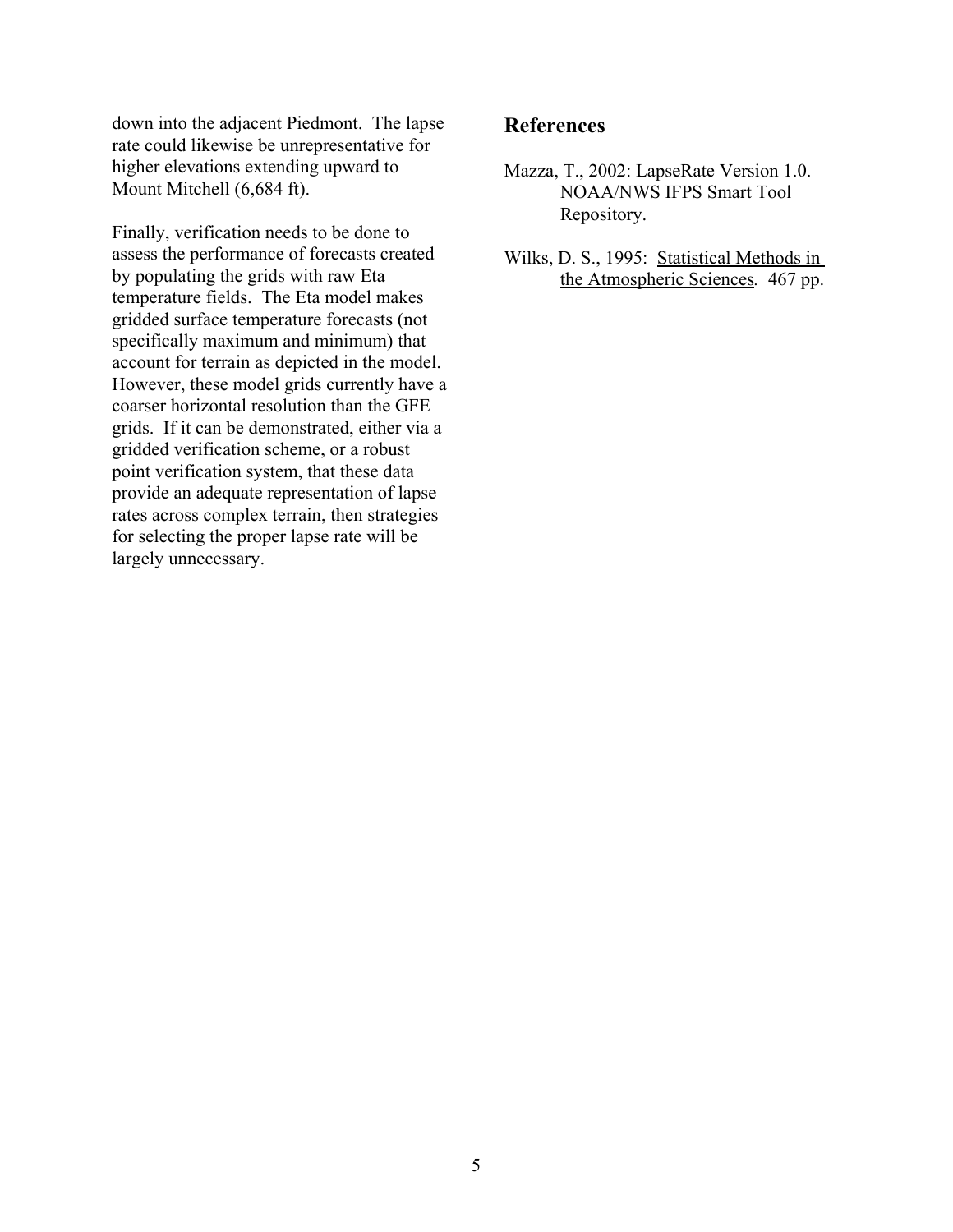## **Figures**



**Figure 1**: Topographic map of the Asheville, NC vicinity showing the observing locations of AVL and Flat Top Mtn.



**Figure 2**: Cool season maximum temperatures lapse rate (LR), with bestfit distribution curve. (°F/1000 ft.)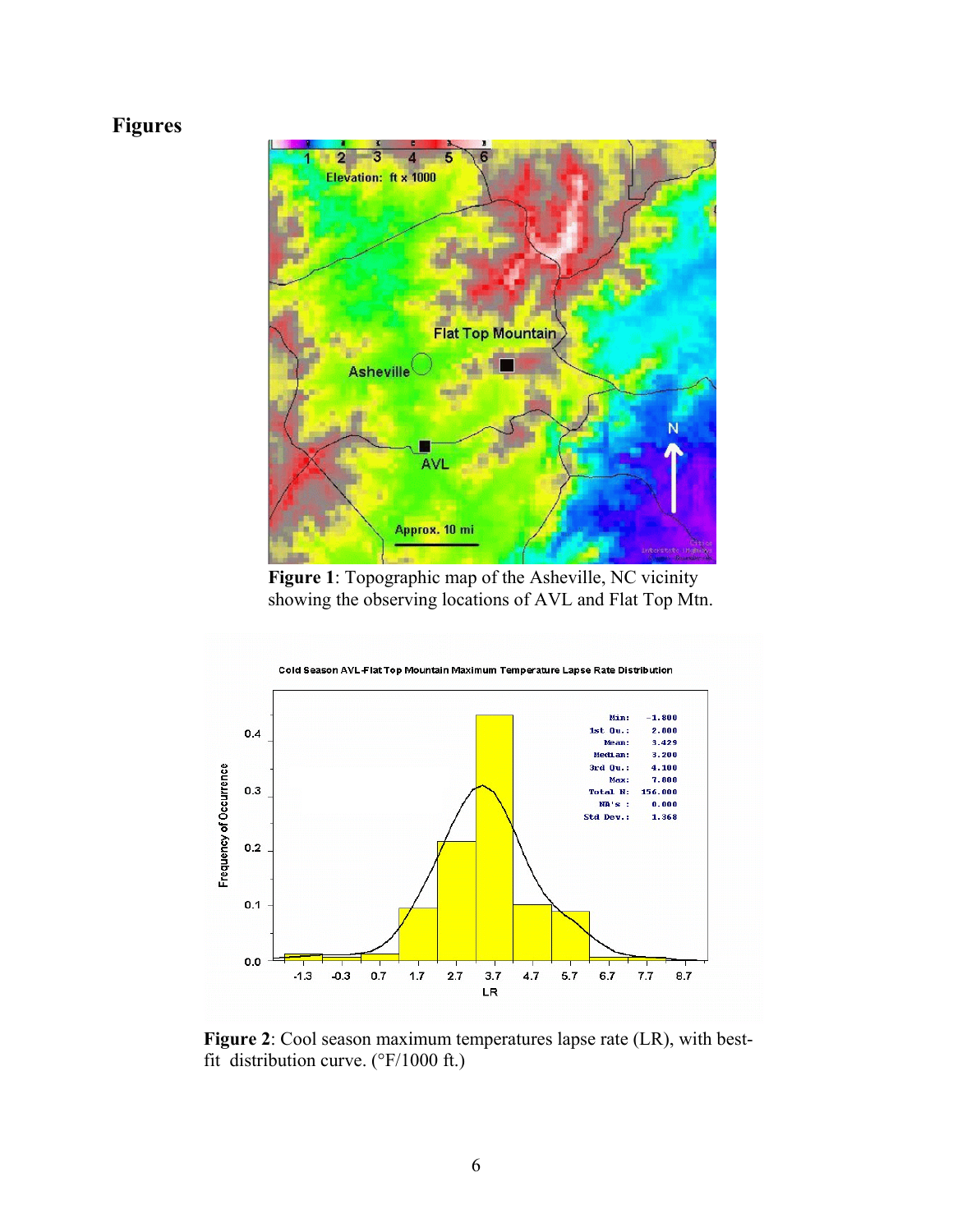

Figure 3: Cool season minimum temperature lapse rate (LR). (°F/1000 ft.)



**Figure 4**: Multiple linear regression fit for cool season minimum temperature lapse rate.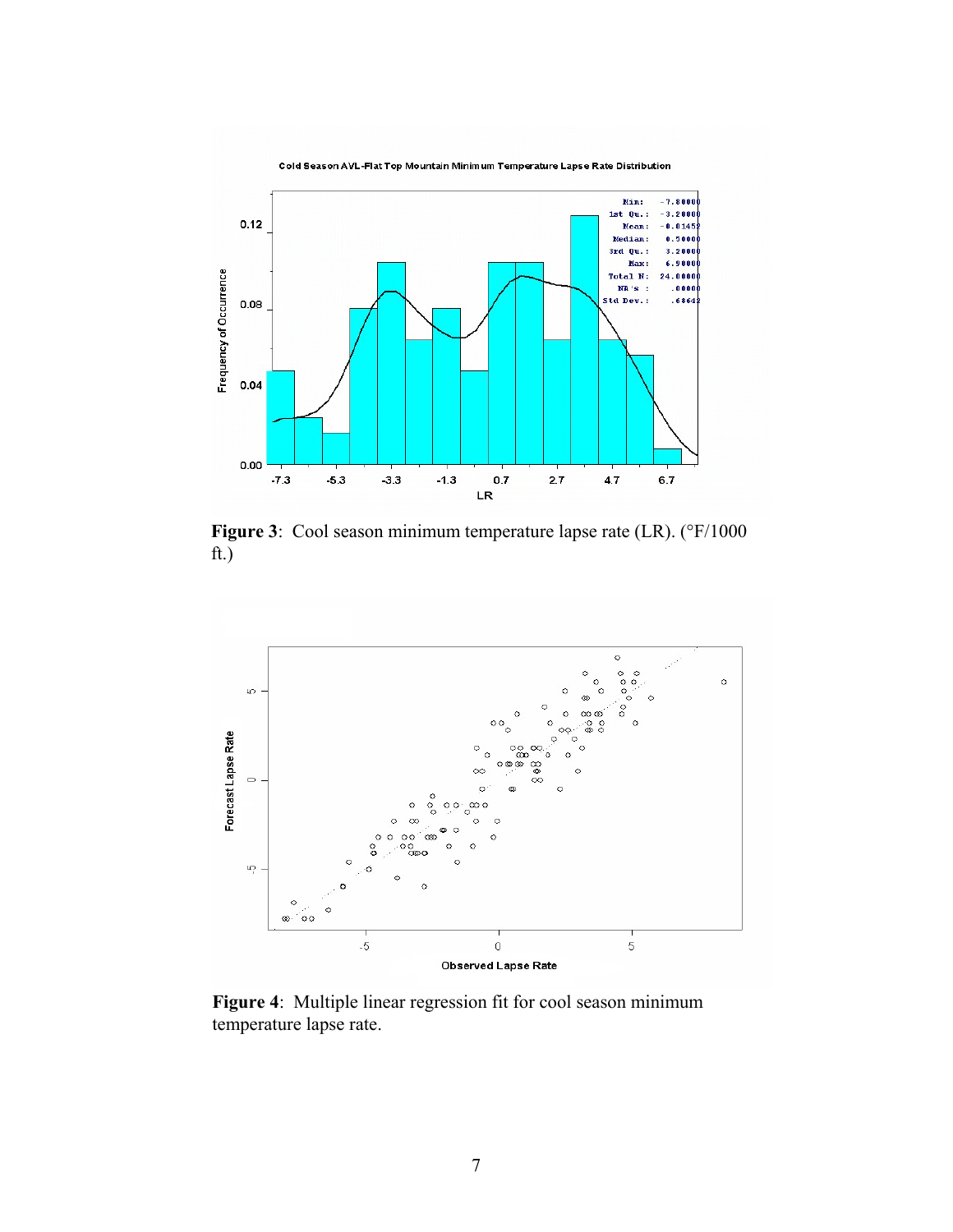



**Figure 5**: Cool season minimum temperature lapse rate forecast verification.



**Figure 6**: Warm season maximum temperature lapse rate (LR). (°F/1000 ft).